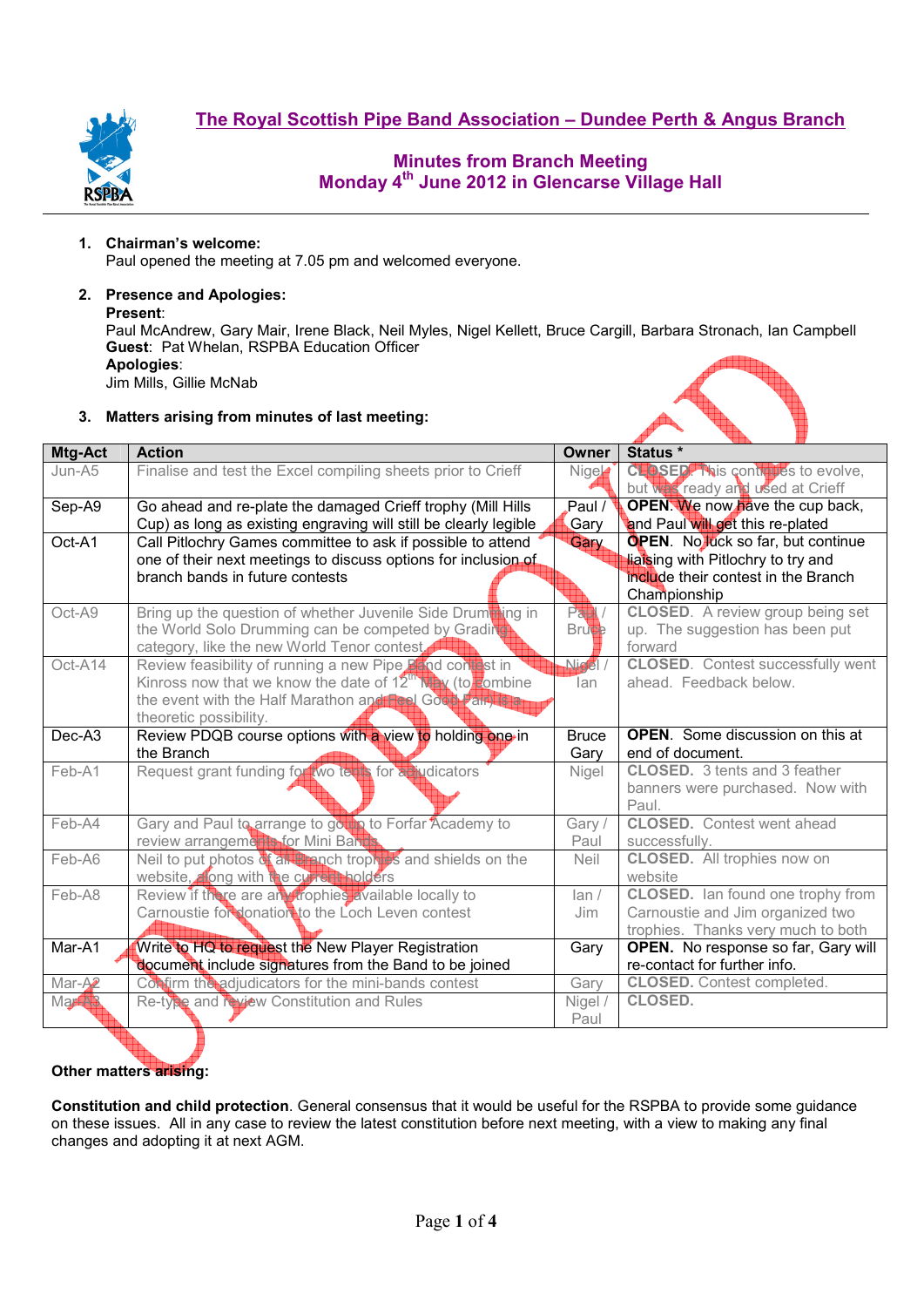

# **Minutes from Branch Meeting Monday 4th June 2012 in Glencarse Village Hall**

**Willie Ferguson Memorial Contest (Best inter-branch players)** was won by Ailis Sutherland, so the contest will next be held in Kinross in November at the Branch Solos.

**DPA Mini-Bands** went ahead in Forfar as planned. As there was no grant this year it made a small defecit, details in Treasurer's report.

### **The new Kinross Loch Leven Pipe Band Contest** went ahead on 12<sup>th</sup> May.

14 bands entered, 12 actually played on the day fielding a total of 23 entries..

Feedback was requested from bands who were there. The majority of the feedback was positive. A few areas for improvement were noted, 1) Final tuning was too close to the actual arena, 2) the programme cost was too expensive, 3) no bus parking,

Positive points were noted. The catering at the school allowed people to sit down and get a good meal, use the toilets, etc. And feedback in general was it was a good, well organized event.

The Campus also appeared quite happy in the end with the way it all turned out.

Nigel has a debrief meeting this Friday with the Road Runners and the KLEO local events committee to hopefully set the date for next year and review what can be improved.

Thanks were expressed to Nigel for all the organization, and particularly for the raising of funds for the event.

**4. Approval of previous minutes: Approved**: Bruce **Seconded**: Ian

#### **5. Correspondence:**

- New costs from Angus Council for Mini-Bands. Everything has gone up slightly, but Gary will go back and ask if possible to maintain costs. Agreed that we will aim for the same Saturday.
- Correspondence from Perth concerning 2 day Worlds in 2013. There has been some dialogue on this in order to find a resolution so that the two do not clash.
- Correspondence from "First Post" as an alternative to the Royal Mail. (Given to Pat Whelan to take back to HQ as they use a lot of postage)

#### **6. Treasurer's Report:**

Irene presented the latest figures [figures confidential – available in a separate document]

## **7. National Council Report:**

Paul reported as follows from the minutes (he could not attend the meeting):

- Solicitor is considering how or whether to bring the Branches into the same constitution / protection as the overall HQ.
- No significant additional news to report.

## **8. Music Board Report:**

Bruce reported as follows, from the Music Board meeting of 15<sup>th</sup> April:

Grading issues were dealt with, but generally available on website.

- For DM's at Majors they are looking at using every second band to do DM's to give the DM adjudicators time to write up the sheets. (instead of every band)
- Looking at education options for DM's for 2014
- 2 day Worlds, starting 2013:
	- $\circ$  Grade 1. All bands will play on Saturday according to their placement. Saturday they will play own choice MSR and own choice Medley. Top 6 from each heat will go through and play their alternate sets on the Sunday
	- $\circ$  Grade 2. Will play MSR for any qualifiers, and will be drawn as usual from the bag. For the final they will play their Medley.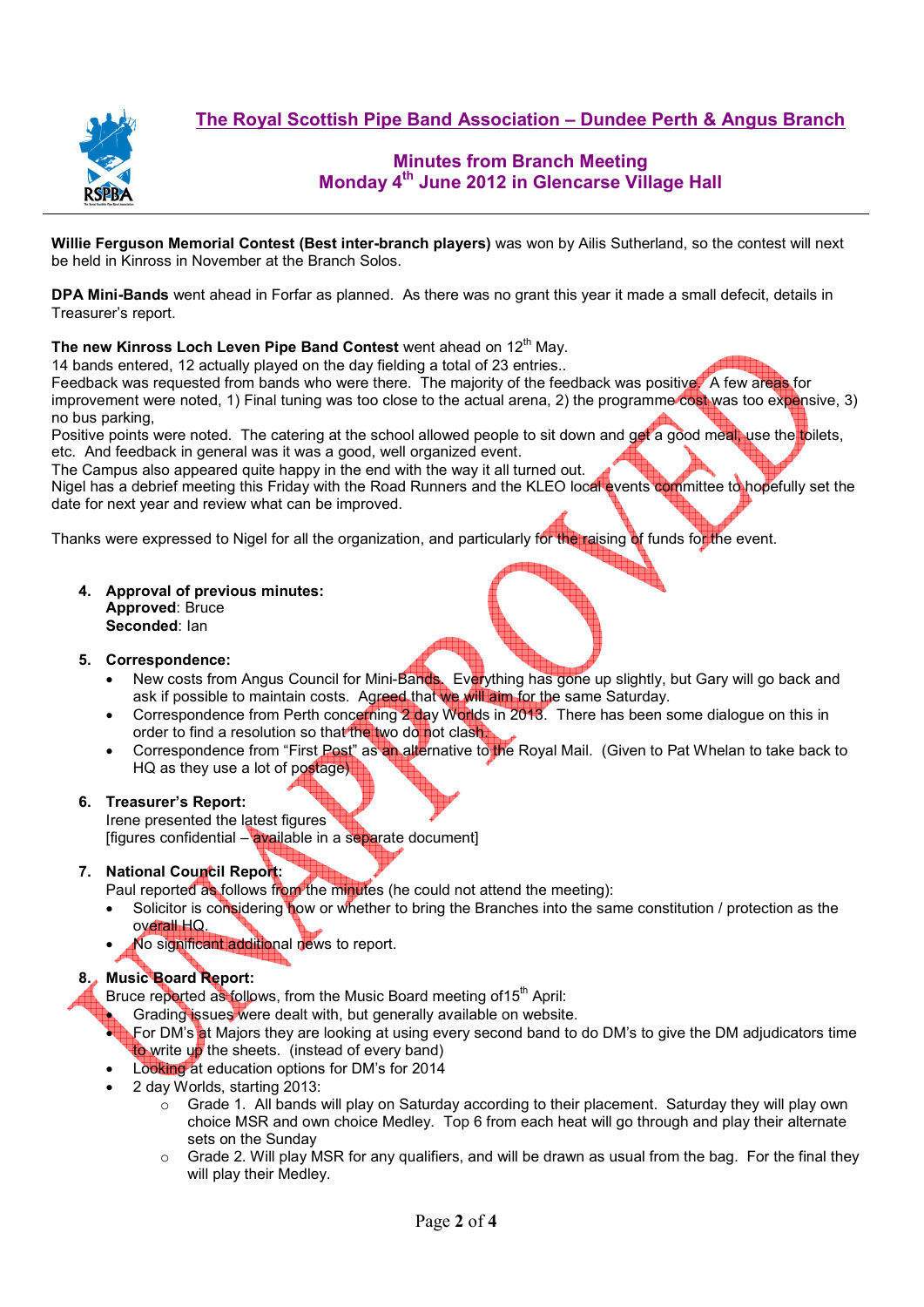

# **Minutes from Branch Meeting Monday 4th June 2012 in Glencarse Village Hall**

- o Grade 3. Medley to qualify, MSR for the final
- $\circ$  Grade 4. If more than 47 bands are entered, an There will be an 18 band final after 3 qualifying heats. (Applies to both 4A and 4B)
- o Grade 4B and N/J are re-introducing MAP adjudication for Qualifiers (at the Worlds only) for 2013 as a trial

## **9. Website Report:**

No specific website report at this meeting due to lack of time. But Neil did request photos from the Jubilee "Parade of a 1000 pipers" for posting onto the site

### **10. AOCB:**

- **Crieff Entry Form** 
	- o To be changed to match Cowal playing requirements
	- $\circ$  A probable mistake was noted on the Cowal entry form as Juvenile appears to have a different playing requirement to Grade 3. They are normally always aligned.
	- o Change the date, change the Grade 4 MSR requirement
	- o Ensure that it is clear that the Grade 4 MSR contest is only open to bands already entered for the regular Grade 4 contest.
	- $\circ$  Agreed to leave the entry fees as they were

### **11. New Action Items**

| <b>Mtg-Act</b> | <b>Action</b>                                                        | Owner | Due By   | Status *   |
|----------------|----------------------------------------------------------------------|-------|----------|------------|
| Jun-A1         | All committee members to review the Branch Constitution prior to     | ALL.  | $Oct-11$ | <b>NEW</b> |
|                | the October meeting, with a view to finalizing it and adopting it at |       |          |            |
|                | November's AGM                                                       |       |          |            |
| Jun-A2         | Gary to see if possible to keep the Forfar Academy costs the same    | Gary  | $Oct-11$ | <b>NFW</b> |
|                | as this year for next year's event                                   |       |          |            |
| Jun-A3         | Amend and publish the Crieff Entry Form                              | Garv  | Mid June | <b>NEW</b> |
|                |                                                                      |       |          |            |
|                |                                                                      |       |          |            |

\* **Status** should be "New", "Open", "Closed" or "Cancelled"

**12. Next meeting:** 

**Next Committee Meeting: Sunday 14th October (AGM will be Sunday 4th November, for info)**